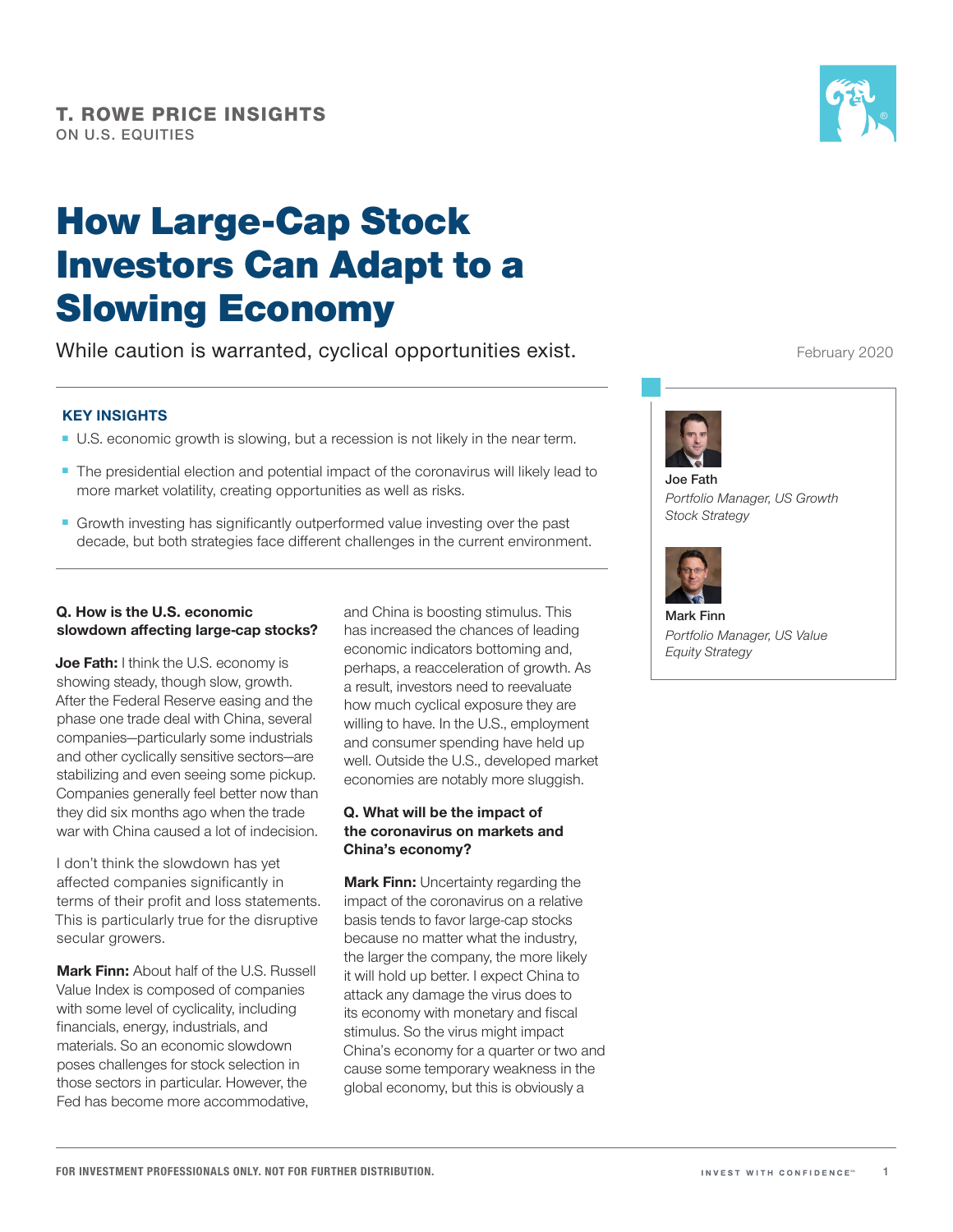...after several years of benefiting from a more defensive posture, we are more constructive on the U.S. economic cycle.

**— Mark Finn**

*Portfolio Manager, US Value Equity Strategy*

#### **Global Growth Slowing**

(Fig. 1) But no recession is expected near term



January 2015 to January 2020.

Sources: J.P. Morgan/IHS Markit/Haver Analytics (See Additional Disclosures) and Conference Board. Copyright ©2020, Markit Economics Limited. All rights reserved and all intellectual property rights retained by Markit Economics Limited. Purchasing managers indexes (PMI) are diffusion indexes with a range of 0 to 100. For individual countries the manufacturing PMI is the weighted averages of new orders, production, employment, vendor deliveries and inventory indexes, each indicating the net percent of respondents reporting increased activity relative to the previous month. The global PMI is a GDP‑weighted average of 44 country PMIs. The CEO outlook index is the average of indexes of expected sales, capital spending and employment.

very fluid situation, and the impact could be more significant than we anticipate. We are carefully analyzing how it is affecting certain companies and industries.

**Joe Fath:** The initial reaction by the market was that the coronavirus is transitory and that investors will look past any weakness for a quarter or two. It will definitely have an impact on the Chinese economy, but China is adding stimulus and has been more flexible on tariffs with the U.S. due to its slowdown. But with the virus spreading to other countries, particularly South Korea, there is a greater chance that it impacts economies outside of China more than initially expected.

Luxury goods companies and industrials with exposure to China, particularly life sciences and medical device companies, are seeing a negative impact. Also, the gaming companies operating in Macau and a wide range of consumer companies are certainly affected. I think the world will focus on getting this virus under control so it doesn't trip up the global economy.

#### **Q. What is your overall investment strategy in this environment?**

**Mark Finn:** We continue to favor fundamentally sound companies with durable earnings profiles and high-quality balance sheets that could outperform amid more market turbulence. But after several years of benefiting from a more defensive posture, we are more constructive on the U.S. economic cycle. So technology is our largest overweight sector, particularly semiconductors and the semiconductor equipment manufacturers, which we believe should benefit from the continued proliferation of internet‑connected devices and the development of 5G and other new markets. The use of semiconductors in just about everything should continue to grow. Also, a lot of the tech companies were disadvantaged by the China trade dispute, providing more attractive opportunities.

The health care sector is facing potential political headwinds, such as possible limits on drug pricing and single‑payer health care initiatives. However, the sector should benefit longer term from secular tailwinds, including an aging population,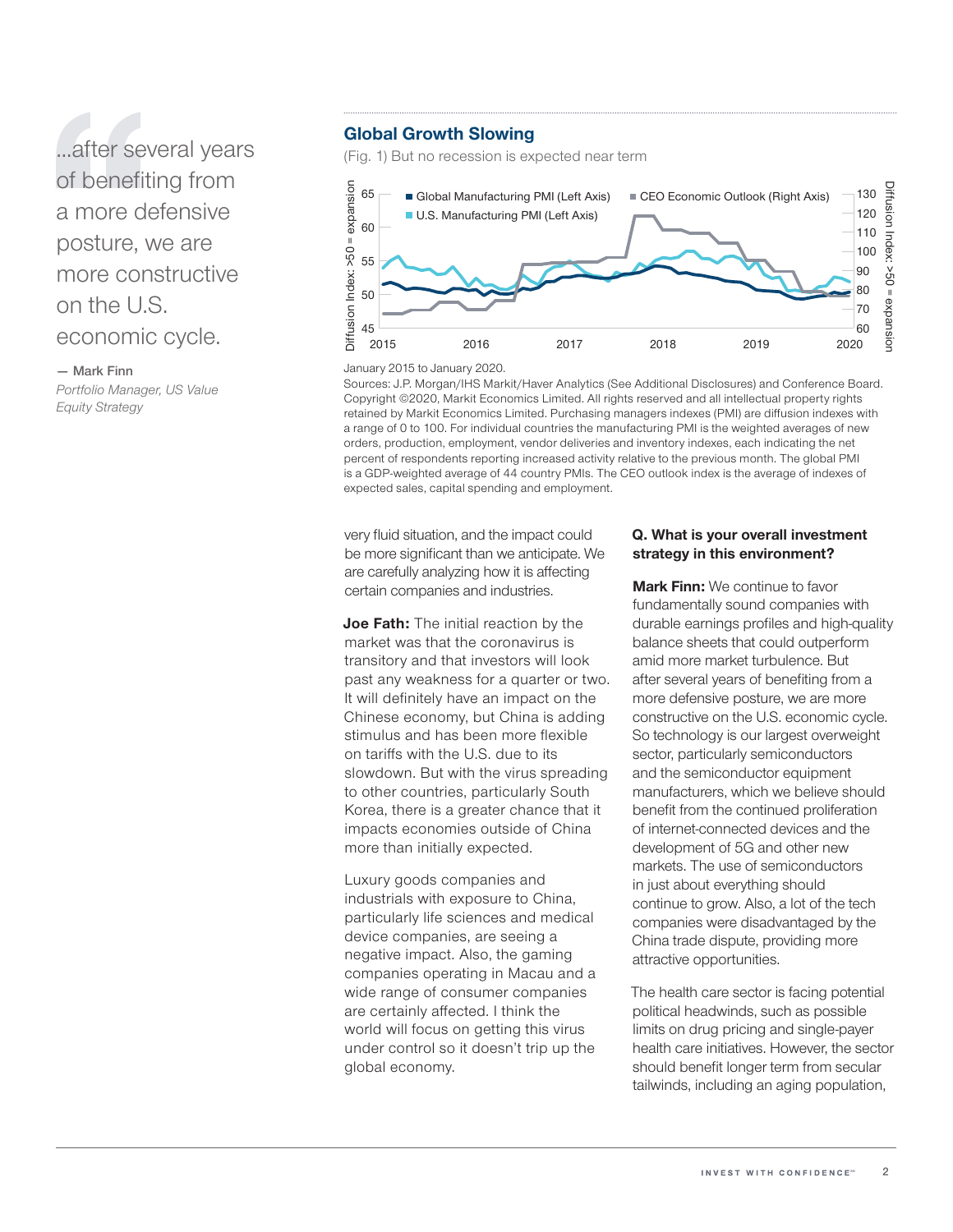We expect continued economic growth and low but stable inflation to support U.S. equity markets.

**— Joe Fath**

*Portfolio Manager, US Growth Stock Strategy*

new technology applications, and improved treatment options.

**Joe Fath:** Overall, my strategy looks like an upside‑down pyramid. The top sleeve is composed of secular growth names such as Google (Alphabet), Amazon, Facebook, and Microsoft that represent 50% to 60% of the portfolio. The cyclical middle sleeve represents 15% to 25% in companies with double‑digit earnings growth potential. The bottom part of the pyramid, with a range of 15% to 25%, consists of special situations, particularly companies exposed to industry structural change or companies pivoting from value to growth, which is where I have found opportunities lately.

The political controversy over drug pricing and proposals for a single‑payer health care system create more volatility in the managed care and pharmaceutical sectors, but we are not avoiding them because valuations are attractive. We reduced our exposure to managed care last year, but we have a constructive view of the health care sector over a three‑ to five‑year horizon.

One of the things we're watching is whether the large platform companies can continue to innovate through more rigorous regulatory oversight, and we believe they will. They clearly have spent more time, money, and energy on privacy and security issues, but

the fundamentals of the business and valuations are really supportive.

Generally, we favor companies that have more control over their destiny, are positioned to benefit from powerful secular trends, and are using innovation to disrupt less efficient business models and create new ones. I believe that firms that are effective at leveraging innovation will be able to sustain robust growth in earnings and revenues as they exploit new markets and seize share in existing ones.

#### **Q. What is your outlook for the U.S. economy and corporate earnings?**

**Joe Fath:** We expect continued economic growth and low but stable inflation rates to support U.S. equity markets. The risks of a significant U.S. or global economic downturn still appear limited. However, a few risks could trigger more market volatility, including political uncertainties as we approach the election and potential valuation excesses amid modest earnings growth. Earnings should be moderately better than last year. However, any outside shock could be more pronounced given current valuations and how strong the market has been, so I would not be surprised to see a sharp correction at some point this year.

Another risk is that late in the economic cycle some companies have taken advantage of cheap capital to do deals, so they have taken on more debt and

#### **Historic Outperformance for Growth Over Value**

(Fig. 2) Both strategies face different challenges.



### Cumulative total return, May 31, 2007, to January 31, 2020.

Source: T. Rowe Price calculations using data from FactSet Research Systems Inc. All rights reserved.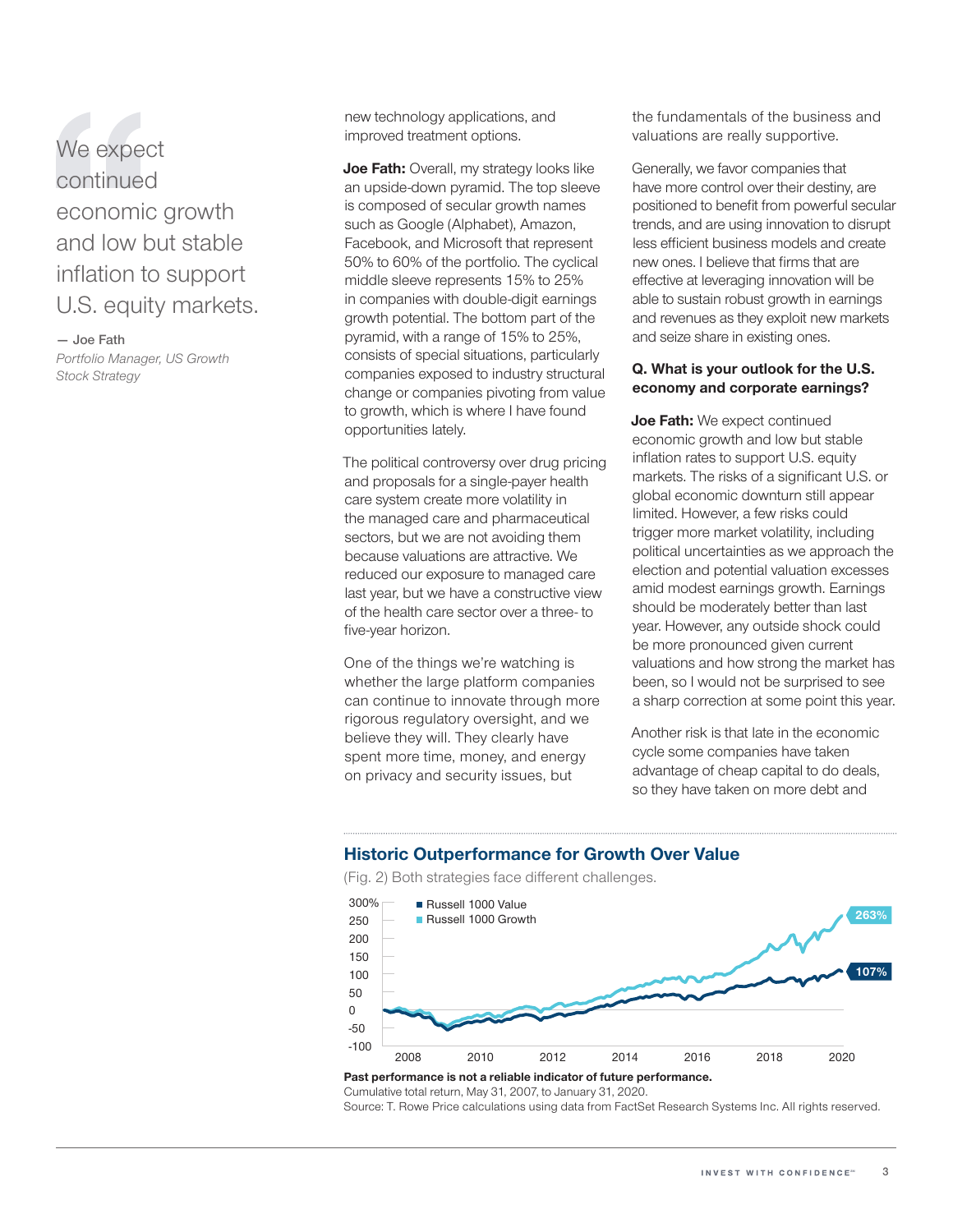### **Slowing Growth in Corporate Earnings**

(Fig. 3) S&P 500 quarterly earnings



Year-over-year growth, December 31, 2013, to December 31, 2020. Source: T. Rowe Price calculations using data from FactSet Research Systems Inc. All rights reserved.

become more leveraged. At this stage of the cycle, I pay more attention to debt levels on the balance sheet.

In a slower growth, more uncertain environment, with a wide dispersion of returns possible in sectors and industries, selectivity is key. In‑depth fundamental research will be particularly critical for identifying companies that are well positioned and have a very good management team that can execute well by navigating through choppier waters.

**Mark Finn:** The U.S. economy should be fine, with expected growth in the 2% to 2.5% range. Economic indicators appear to be bottoming, and the Fed's accommodative monetary policy and improving U.S.‑China trade relations provide an improved operating environment for U.S. businesses. Earnings should show modest improvement, probably single‑digit growth this year.

Energy may be pressured because oil has sold off and demand for industrials dropped during the China trade war, so there could be weakness in those sectors. The problem is that valuations are fairly high, so there won't be a lot of patience for dramatic earnings misses.

Low interest rates continue to support equities. The presidential election and the candidates' positioning will

become increasingly important, as will prospects for continued phase two trade negotiations with China. Both could spur market volatility, but investors should try to take advantage of it.

In our strategy, we are ever diligent about the risks that companies face and how disruption is impacting companies more generally. That is really important for value investors because half the battle in value investing is avoiding value traps.

*As of December 31, 2019, the 10 largest holdings in the US Growth Stock representative portfolio were Amazon. com (6.5% of market value), Alphabet (6.3%), Microsoft (6.1%), Facebook (5.7%), Apple (4.6%), Visa (3.8%), MasterCard (3.4%), Alibaba Group Holding (3.0%), Boeing (2.7%), and Netflix (2.2%).*

*The representative portfolio is an account we believe most closely reflects current portfolio management style for the strategy. Performance is not a consideration in the selection of the representative portfolio. The characteristics of the representative portfolio shown may differ from those of other accounts in the strategy. Information regarding the representative portfolio and the other accounts in the strategy is available upon request.*

# 2% to 2.5%

Expected growth rate of the U.S. economy this year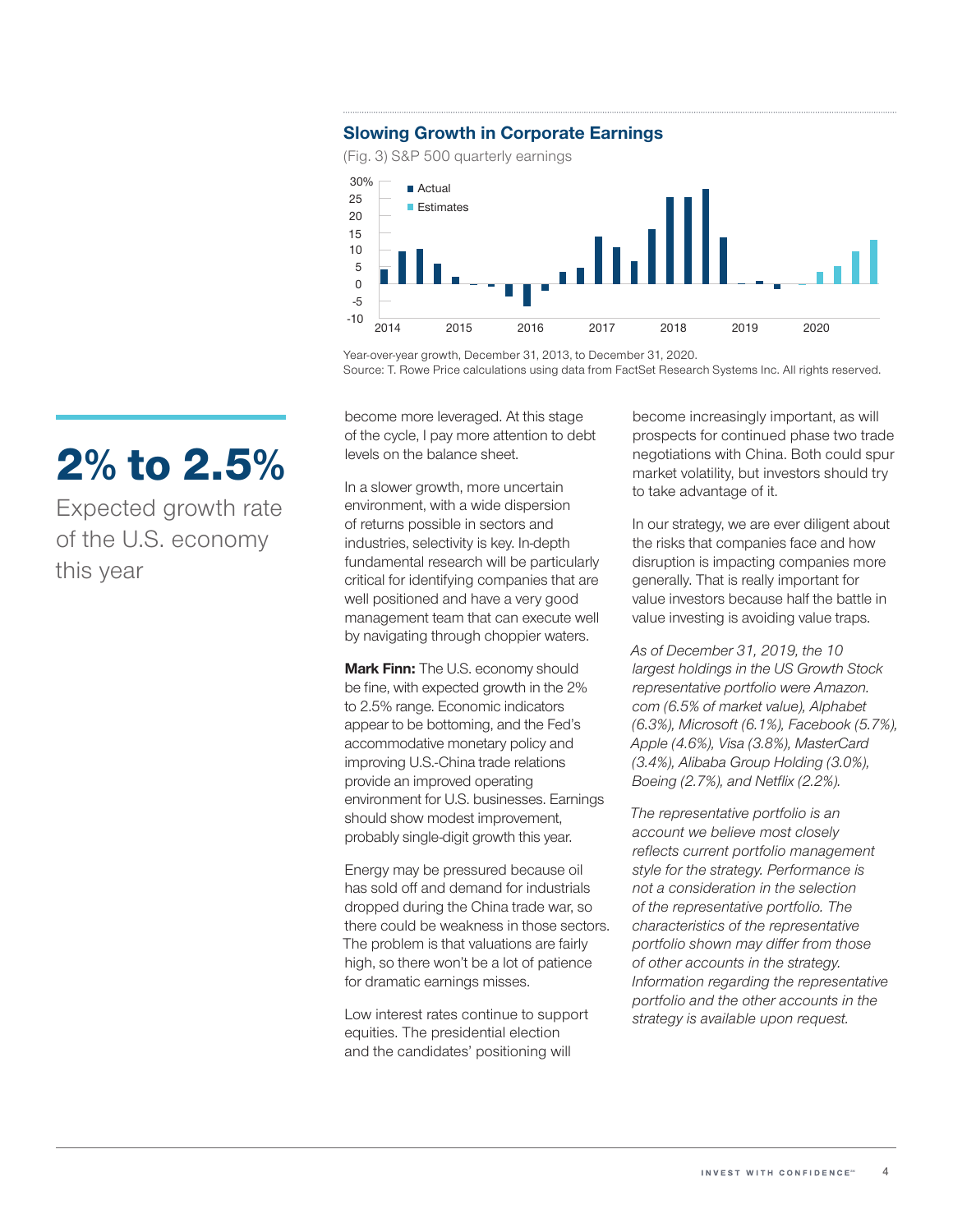#### WHAT WE'RE WATCHING NEXT

Several factors could increase market volatility in the coming months, notably unresolved trade issues with China and policy debates on taxes, health care, and wealth disparity during the U.S. presidential election campaign, as well as the election outcome. Also, with equity valuations less forgiving than a year ago, further market advances will likely hinge on a resumption of earnings growth. T. Rowe Price analysts are also closely following how disruptive forces such as innovation, technological change, and automation could impact a growing number of global industries. As active managers, we always consider that volatility can be an investor's friend, and we believe that in‑depth fundamental research that integrates environmental, social, and governance considerations will be critical to successfully assess opportunities and risks.

The specific securities identified and described do not represent all of the securities purchased, sold, or recommended for the portfolio, and no assumptions should be made that the securities identified and discussed were or will be profitable.

**Key Risks**—The following risks are materially relevant to the strategies highlighted in this material:

Transactions in securities of foreign currencies may be subject to fluctuations of exchange rates which may affect the value of an investment. The portfolio is subject to the volatility inherent in equity investing, and its value may fluctuate more than a portfolio investing in income-oriented securities. The value approach carries the risk that the market will not recognize a security's true worth for a long time, or that a security judged to be undervalued may actually be appropriately priced.